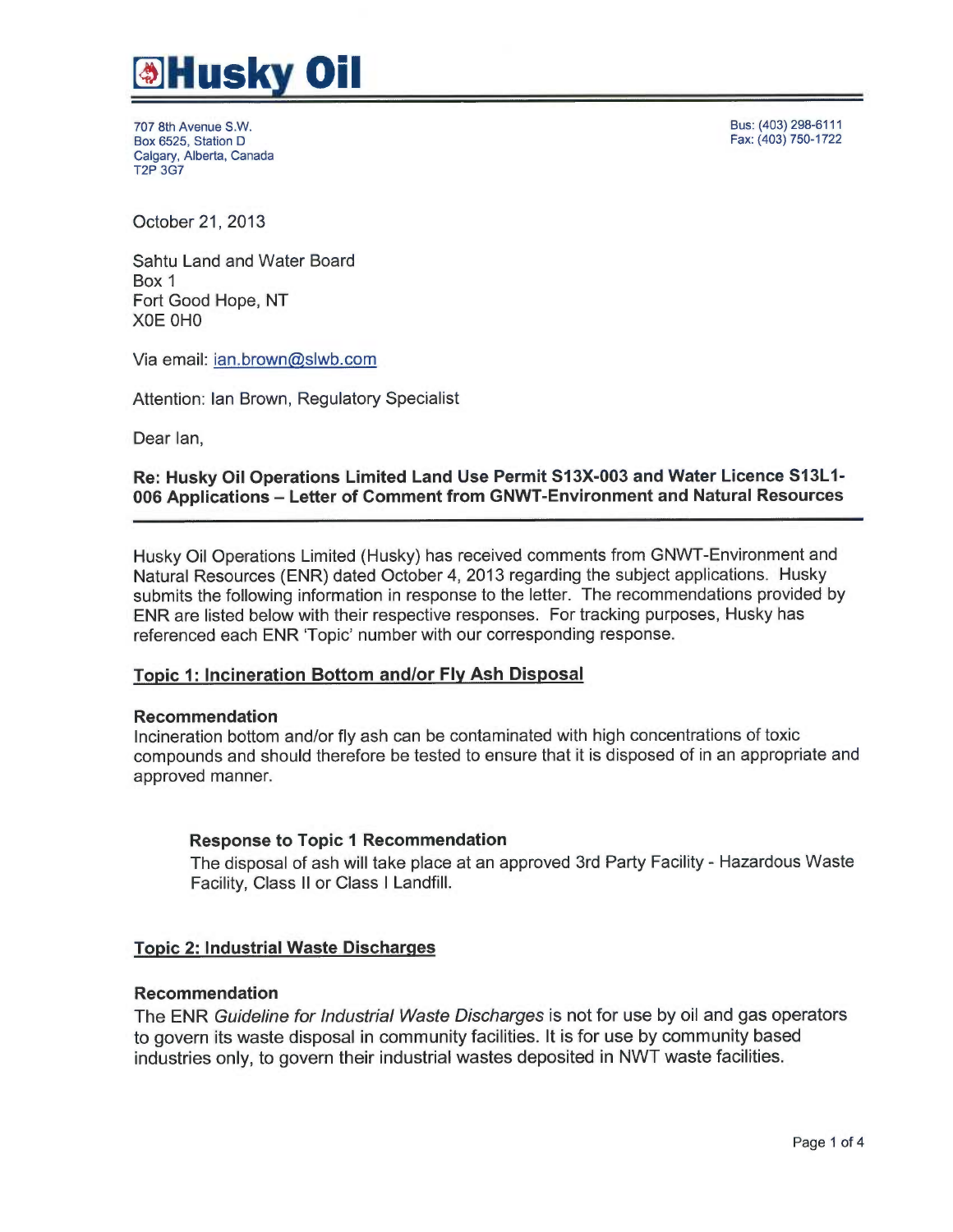# Response to Topic 2 Recommendation

Husky understands that the guideline is not intended for use by oil and gas operations, and will remove this from the WMP.

### Topic 3: Monitoring Wells

### Recommendation

Verify that a new monitoring well will be constructed to replace the monitoring well that will be used as a water source for the camp.

### Response Topic 3 Recommendation

MW-09A and MW-09B are separate boreholes that were installed prior to downhole stimulation of nearby N-9, so as to obtain baseline values of groundwater quality and quantity. Downhole instruments have been installed that record water levels several times a day. If licensed for use, only one well would be used for supply at a time, while the other will act as <sup>a</sup>monitor well. Any changes to groundwater quality or quantity would be readily detected through daily use and monitoring of pumped volumes and water levels, in addition to the annual sampling. Husky is currently considering the option of installing additional groundwater monitoring wells on future exploration well pads but no sites have yet been selected.

### Topic 4: Boreal Caribou

### Recommendation

ENR recommends that Husky continue to provide the SLWB with updated shape files of their proposed and existing project footprint, and that these shape files be shared with responsible co-management authorities for boreal caribou in order to keep track of habitat disturbance within the NWT boreal woodland caribou range.

### Response Topic 4 Recommendation

Husky remains committed to providing updated shapefiles to the agencies responsible for the management of boreal caribou and their habitat in the Northwest Territories. Husky currently provides the shapefiles to Environment Canada (EC), GNWT-Environmental and Natural Resources, and the Sahtu Land and Water Board.

# Topic 5: Above-ground Water Pipeline

### Recommendation

ENR recommends that the SLWB provide regulators and other interested parties with an opportunity to review and comment on the installation of the water pipeline once the design details have been submitted.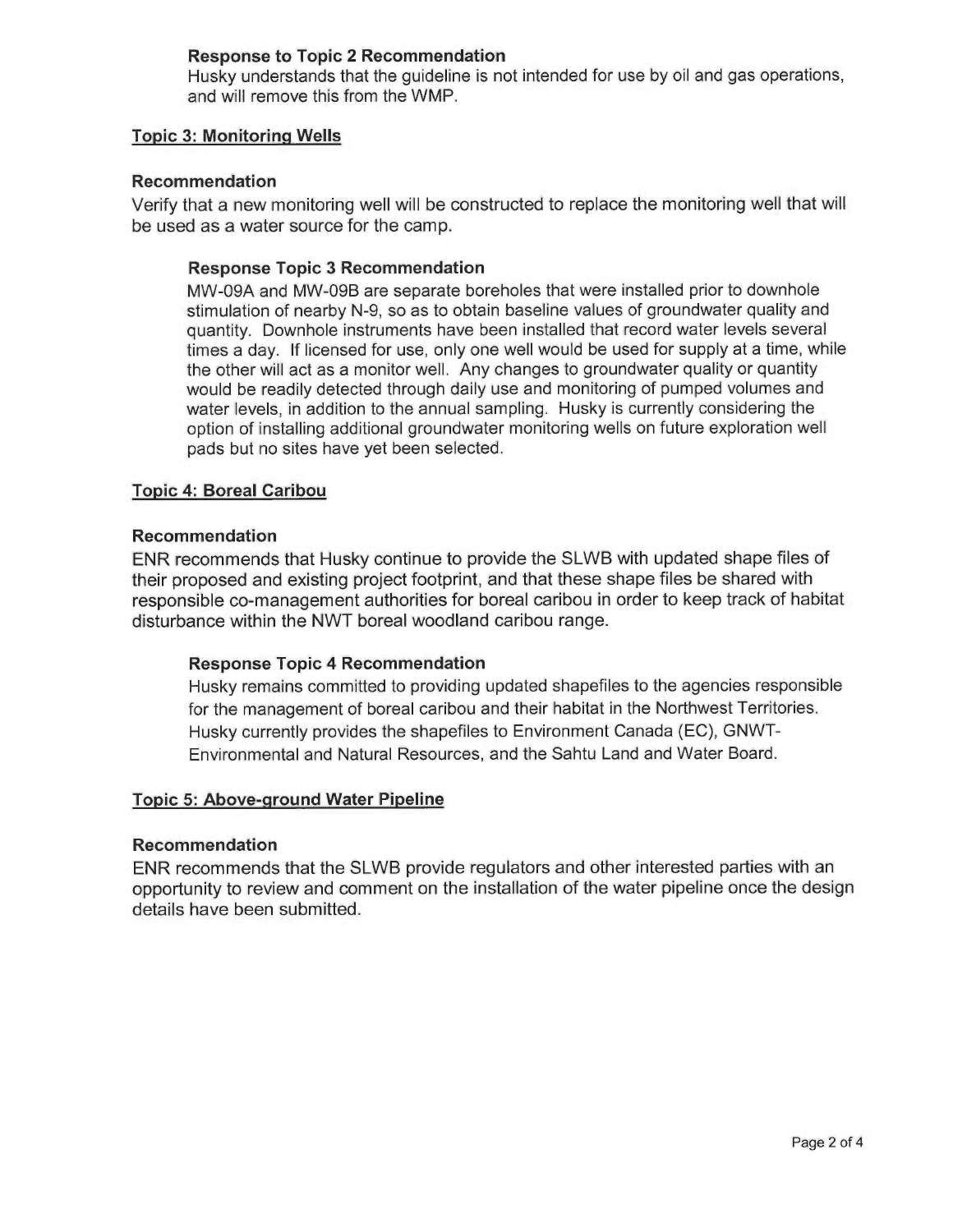# Response Topic 5 Recommendation

Husky will submit a detailed design for a temporary water line, to the SLWB and AANDC Land Use Inspector for approval, prior to installation.

# Topic 6: Management of Wildlife Attractants

# Recommendation

ENR recommends the use of a properly installed electric fence designed for deterring bears and other carnivores. Incinerators and waste storage bins at the camp should be housed within an electric fence, or fencing should be erected around the perimeter of the entire camp facility.

# Response Topic 6 Recommendation

During times of activity when these wastes are being generated (Spring, Summer and Fall), Husky currently surrounds the entire camp area with an electric fence to deter wildlife from entering the area. This includes areas where the domestic refuse is held and incinerated.

# Topic 7: Wildlife Mitigation and Monitoring Plans

### Recommendation 1

ENR recommends that Husky gather commitments and mitigation measures related to wildlife in a short Wildlife and Wildlife Habitat Protection Plan (WWHPP). Such a plan would include components related to wildlife that are currently included in the EPP, appendices provided with previous LUP and WL applications, and recommendations contained within the GNWT's letter to the Proponent.

### Response Topic 7 Recommendation 1

Husky will prepare a short, concise Wildlife and Wildlife Habitat Protection Plan (WWHPP) and will submit it to ENR. We anticipate that it will be ready to submit by November 15, 2013.

### Recommendation 2

As per Conditions of Permits, Section 26 (1) (h) of the Mackenzie Valley Land Use Regulations, ENR recommends that submission of the WWHPP be included as <sup>a</sup>condition of the LUP and be subject to approval of the ENR Wildlife Division and the Board.

### Response Topic 7 Recommendation 2

No comment.

# Recommendation 3

ENR proposes further discussions with Husky to explore opportunities to participate in <sup>a</sup> Wildlife Effects Monitoring Program (WEMP) that would support our shared objectives to protect both the economic and environmental sustainability of the north.

# Response Topic 7 Recommendation 3

Husky has been proactive, self-initiating a number of baseline studies in the Slater River project area and is willing to discuss a Wildlife Effects Monitoring Program with ENR. Husky has been transparent about our willingness to share our baseline and monitoring